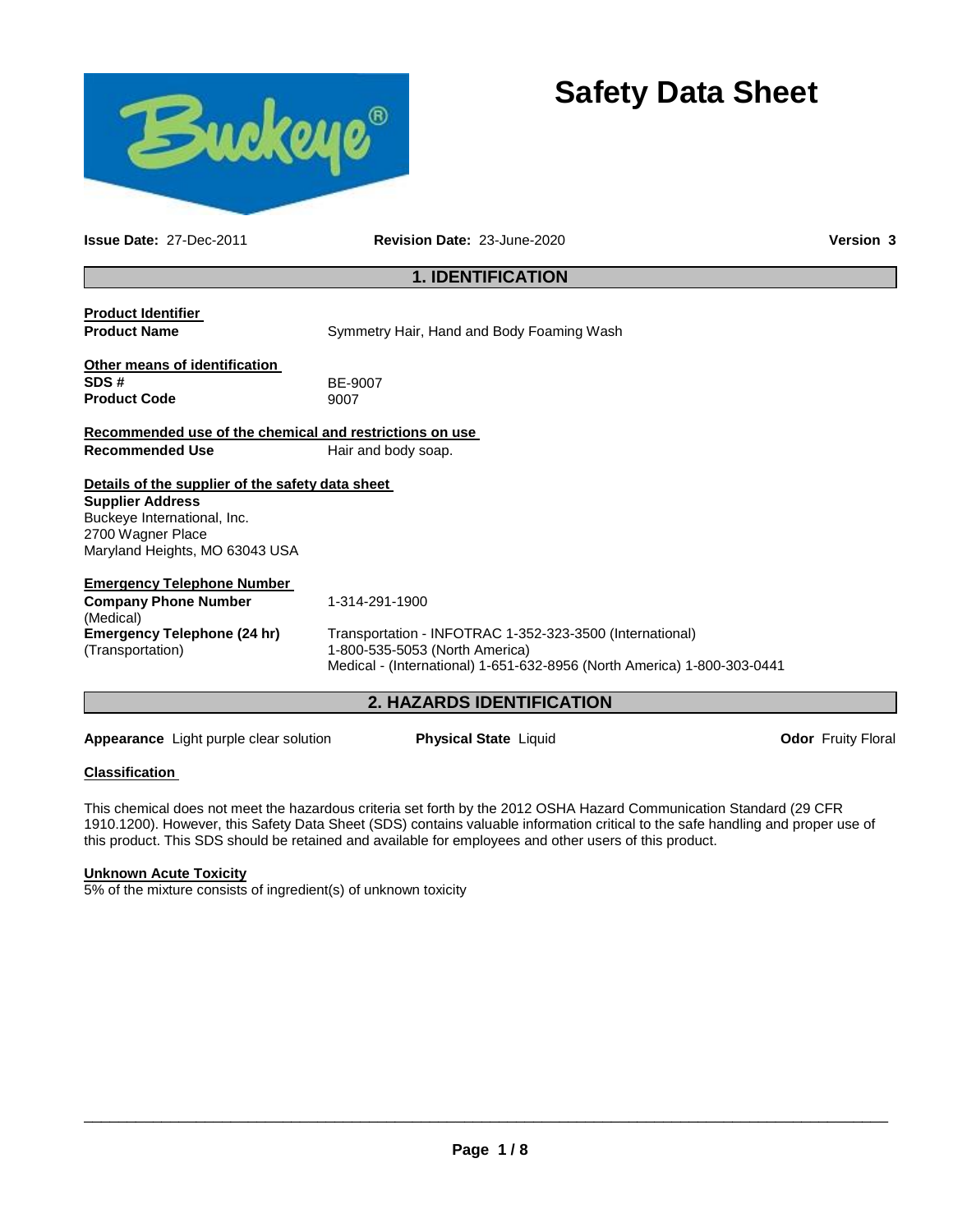# \_\_\_\_\_\_\_\_\_\_\_\_\_\_\_\_\_\_\_\_\_\_\_\_\_\_\_\_\_\_\_\_\_\_\_\_\_\_\_\_\_\_\_\_\_\_\_\_\_\_\_\_\_\_\_\_\_\_\_\_\_\_\_\_\_\_\_\_\_\_\_\_\_\_\_\_\_\_\_\_\_\_\_\_\_\_\_\_\_\_\_\_\_ **3. COMPOSITION/INFORMATION ON INGREDIENTS**

| <b>Chemical Name</b>        | <b>CAS No</b>  | Weight-% |
|-----------------------------|----------------|----------|
| Water                       | 7732-18-5      | >75      |
| Sodium lauryl sulfate       | $151 - 21 - 3$ |          |
| sodium lauryl ether sulfate | 68585-34-2     |          |
| Cocamide MEA                | 68140-00-1     |          |
| Boric Acid                  | 10043-35-3     |          |

\*\*If Chemical Name/CAS No is "proprietary" and/or Weight-% is listed as a range, the specific chemical identity and/or percentage of composition has been withheld as a trade secret.\*\*

# **4. FIRST-AID MEASURES**

# **First Aid Measures**

| <b>Eye Contact</b>  | Rinse immediately with plenty of water, also under the eyelids, for at least 15 minutes. Call<br>a physician if irritation persists.  |
|---------------------|---------------------------------------------------------------------------------------------------------------------------------------|
| <b>Skin Contact</b> | If skin irritation occurs, rinse affected area with water.                                                                            |
| <b>Inhalation</b>   | Remove to fresh air.                                                                                                                  |
| Ingestion           | Drink 2-3 large glasses of water. Do not induce vomiting. Call a physician. Never give<br>anything by mouth to an unconscious person. |

#### **Most important symptoms and effects**

| <b>Symptoms</b> | Contact may cause irritation and redness. |
|-----------------|-------------------------------------------|
|-----------------|-------------------------------------------|

## **Indication of any immediate medical attention and special treatment needed**

**Notes to Physician Treat symptomatically.** 

# **5. FIRE-FIGHTING MEASURES**

#### **Suitable Extinguishing Media**

Use extinguishing measures that are appropriate to local circumstances and the surrounding environment.

# **Unsuitable Extinguishing Media** Not determined.

#### **Specific Hazards Arising from the Chemical**

Combustion products may be toxic.

**Hazardous Combustion Products** Carbon oxides. Oxides of sulfur.

# **Protective equipment and precautions for firefighters**

As in any fire, wear self-contained breathing apparatus pressure-demand, MSHA/NIOSH (approved or equivalent) and full protective gear.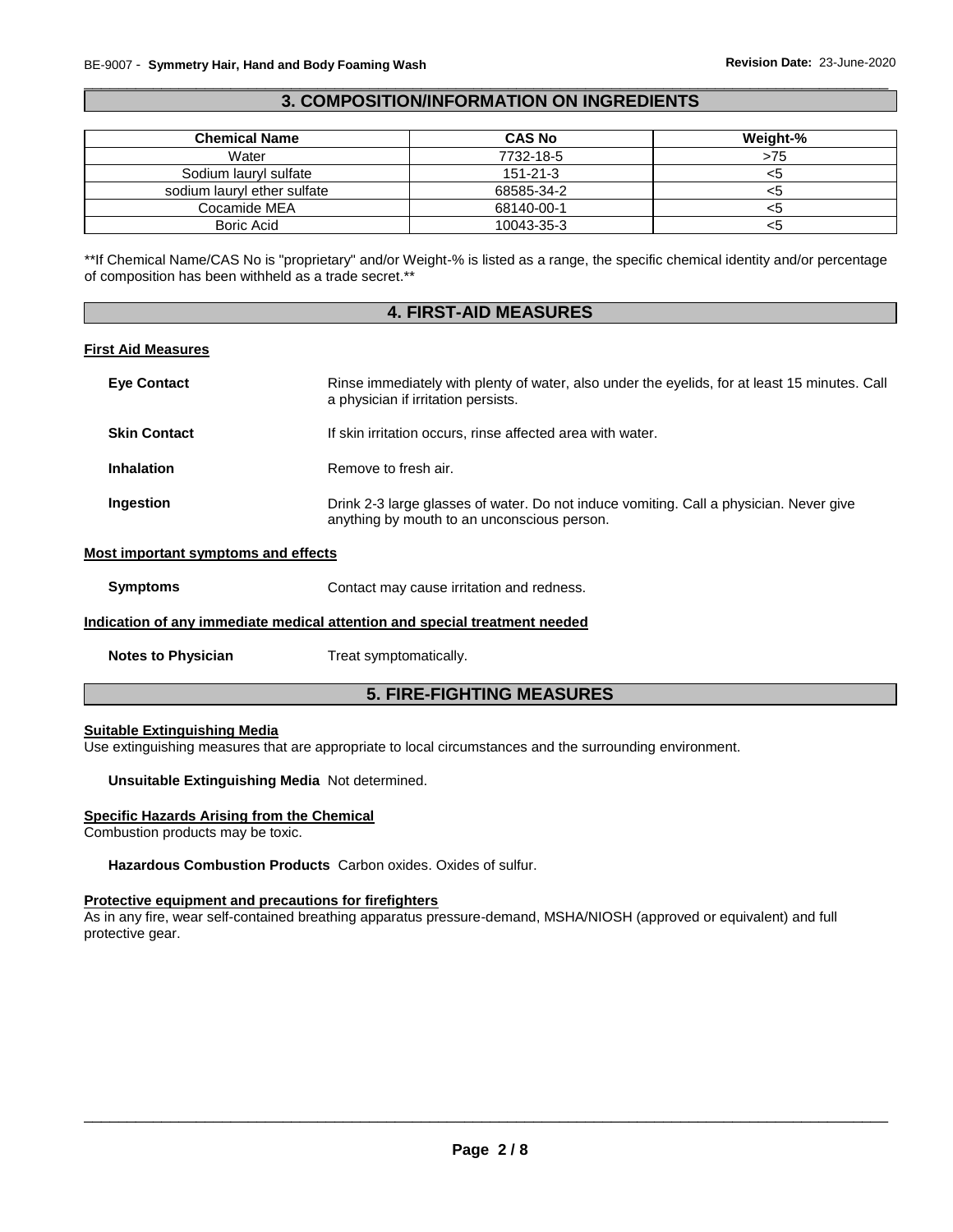|                                                              | <b>6. ACCIDENTAL RELEASE MEASURES</b>                                                                                                         |  |
|--------------------------------------------------------------|-----------------------------------------------------------------------------------------------------------------------------------------------|--|
|                                                              | <u>Personal precautions, protective equipment and emergency procedures</u>                                                                    |  |
| <b>Personal Precautions</b>                                  | Use personal protective equipment as required. Spills may be slippery.                                                                        |  |
| <b>Environmental Precautions</b>                             | See Section 12 for additional Ecological Information.                                                                                         |  |
| Methods and material for containment and cleaning up         |                                                                                                                                               |  |
| <b>Methods for Containment</b>                               | Prevent further leakage or spillage if safe to do so.                                                                                         |  |
| <b>Methods for Clean-Up</b>                                  | Pick up with mop, wet/dry vac, or absorbent material. Rinse area with clear water and allow<br>floor to dry before allowing traffic.          |  |
|                                                              |                                                                                                                                               |  |
|                                                              | <b>7. HANDLING AND STORAGE</b>                                                                                                                |  |
| <b>Precautions for safe handling</b>                         |                                                                                                                                               |  |
| <b>Advice on Safe Handling</b>                               | Do not swallow. Do not get in eyes.                                                                                                           |  |
| Conditions for safe storage, including any incompatibilities |                                                                                                                                               |  |
| <b>Storage Conditions</b>                                    | Keep containers tightly closed in a dry, cool and well-ventilated place. Keep container<br>closed when not in use. Store at room temperature. |  |

\_\_\_\_\_\_\_\_\_\_\_\_\_\_\_\_\_\_\_\_\_\_\_\_\_\_\_\_\_\_\_\_\_\_\_\_\_\_\_\_\_\_\_\_\_\_\_\_\_\_\_\_\_\_\_\_\_\_\_\_\_\_\_\_\_\_\_\_\_\_\_\_\_\_\_\_\_\_\_\_\_\_\_\_\_\_\_\_\_\_\_\_\_

# **8. EXPOSURE CONTROLS/PERSONAL PROTECTION**

# **Exposure Guidelines**

| <b>Chemical Name</b> | <b>ACGIH TLV</b>                               | <b>OSHA PEL</b> | <b>NIOSH IDLH</b> |
|----------------------|------------------------------------------------|-----------------|-------------------|
| <b>Boric Acid</b>    | <b>ISTEL:</b><br>inhalable fraction<br>o`ma/m∘ |                 |                   |
| 10043-35-3           | TWA: $2 \text{ ma/m}^3$<br>inhalable fraction  |                 |                   |

#### **Appropriate engineering controls**

**Engineering Controls** Apply technical measures to comply with the occupational exposure limits.

# **Individual protection measures, such as personal protective equipment**

| <b>Eye/Face Protection</b>      | When using product, do not rub eyes.                           |
|---------------------------------|----------------------------------------------------------------|
| <b>Skin and Body Protection</b> | No protective equipment is needed under normal use conditions. |

**Respiratory Protection** No protective equipment is needed under normal use conditions.

**General Hygiene Considerations** Handle in accordance with good industrial hygiene and safety practice.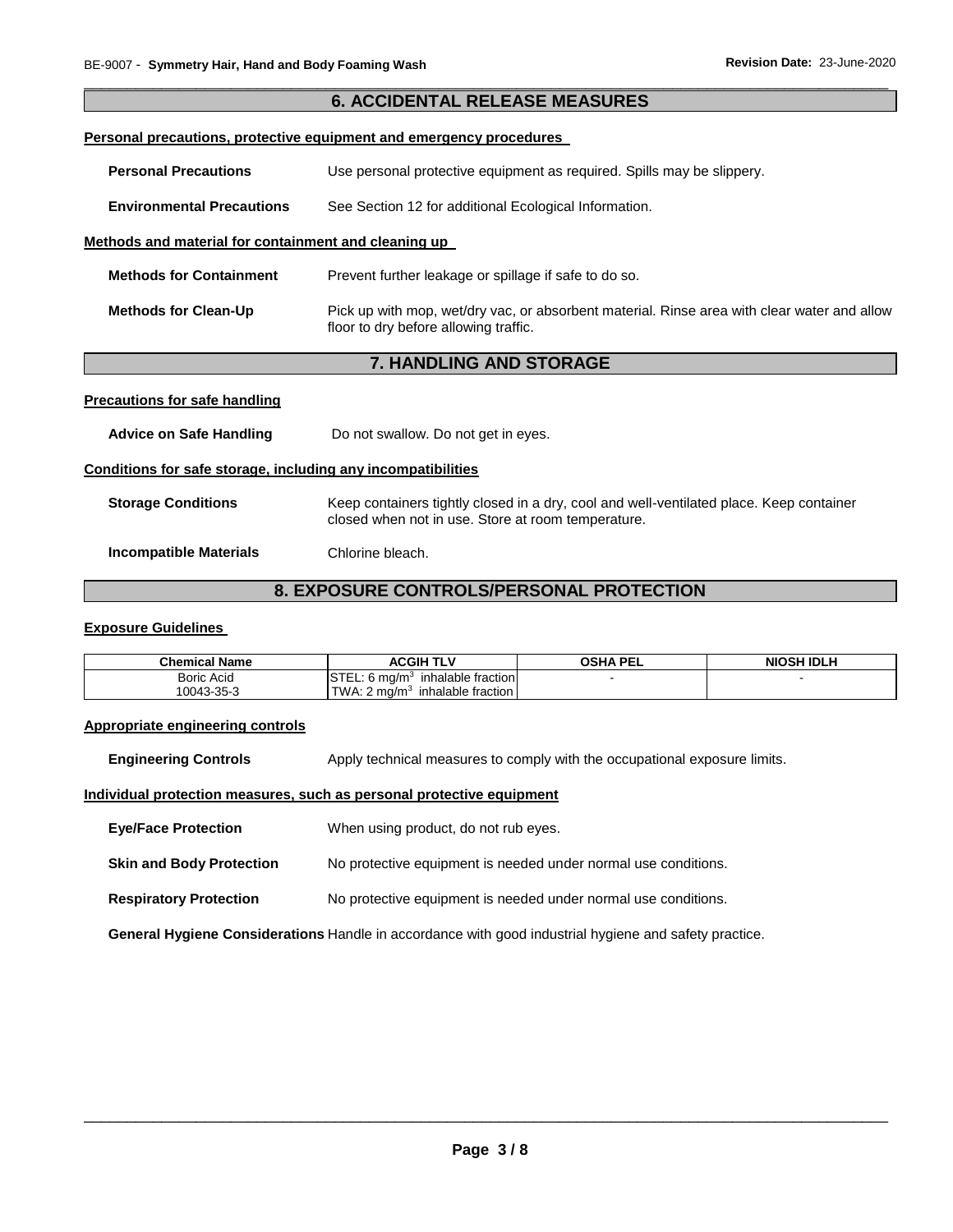# \_\_\_\_\_\_\_\_\_\_\_\_\_\_\_\_\_\_\_\_\_\_\_\_\_\_\_\_\_\_\_\_\_\_\_\_\_\_\_\_\_\_\_\_\_\_\_\_\_\_\_\_\_\_\_\_\_\_\_\_\_\_\_\_\_\_\_\_\_\_\_\_\_\_\_\_\_\_\_\_\_\_\_\_\_\_\_\_\_\_\_\_\_ **9. PHYSICAL AND CHEMICAL PROPERTIES**

# **Information on basic physical and chemical properties**

| <b>Physical State</b>               | Liquid                                |                       |                      |
|-------------------------------------|---------------------------------------|-----------------------|----------------------|
| Appearance                          | Light purple clear solution           | Odor                  | <b>Fruity Floral</b> |
| Color                               | Light purple                          | <b>Odor Threshold</b> | Not determined       |
|                                     |                                       |                       |                      |
| <b>Property</b>                     | Values                                | Remarks • Method      |                      |
| рH                                  | $6.5 \pm 0.5$ (conc and use dilution) |                       |                      |
| <b>Melting Point/Freezing Point</b> | Not determined                        |                       |                      |
| <b>Boiling Point/Boiling Range</b>  | 100 °C / 212 °F                       |                       |                      |
| <b>Flash Point</b>                  | None                                  | Tag Closed Cup        |                      |
| <b>Evaporation Rate</b>             | 1.0                                   | (Water = 1)           |                      |
| <b>Flammability (Solid, Gas)</b>    | n/a-liquid                            |                       |                      |
| <b>Upper Flammability Limits</b>    | Not applicable                        |                       |                      |
| <b>Lower Flammability Limit</b>     | Not applicable                        |                       |                      |
| <b>Vapor Pressure</b>               | Not determined                        |                       |                      |
| <b>Vapor Density</b>                | Not determined                        |                       |                      |
| <b>Specific Gravity</b>             | 1.02                                  |                       |                      |
| <b>Water Solubility</b>             | Infinite                              |                       |                      |
| Solubility in other solvents        | Not determined                        |                       |                      |
| <b>Partition Coefficient</b>        | Not determined                        |                       |                      |
| <b>Auto-ignition Temperature</b>    | Not determined                        |                       |                      |
| <b>Decomposition Temperature</b>    | Not determined                        |                       |                      |
| <b>Kinematic Viscosity</b>          | Not determined                        |                       |                      |
| <b>Dynamic Viscosity</b>            | Not determined                        |                       |                      |
| <b>Explosive Properties</b>         | Not determined                        |                       |                      |
| <b>Oxidizing Properties</b>         | Not determined                        |                       |                      |

# **10. STABILITY AND REACTIVITY**

# **Reactivity**

Not reactive under normal conditions.

#### **Chemical Stability**

Stable under recommended storage conditions.

# **Possibility of Hazardous Reactions**

None under normal processing.

**Hazardous Polymerization** Hazardous polymerization does not occur.

**Conditions to Avoid**

## **Incompatible Materials**

Chlorine bleach.

# **Hazardous Decomposition Products**

Carbon oxides. Sulfur oxides.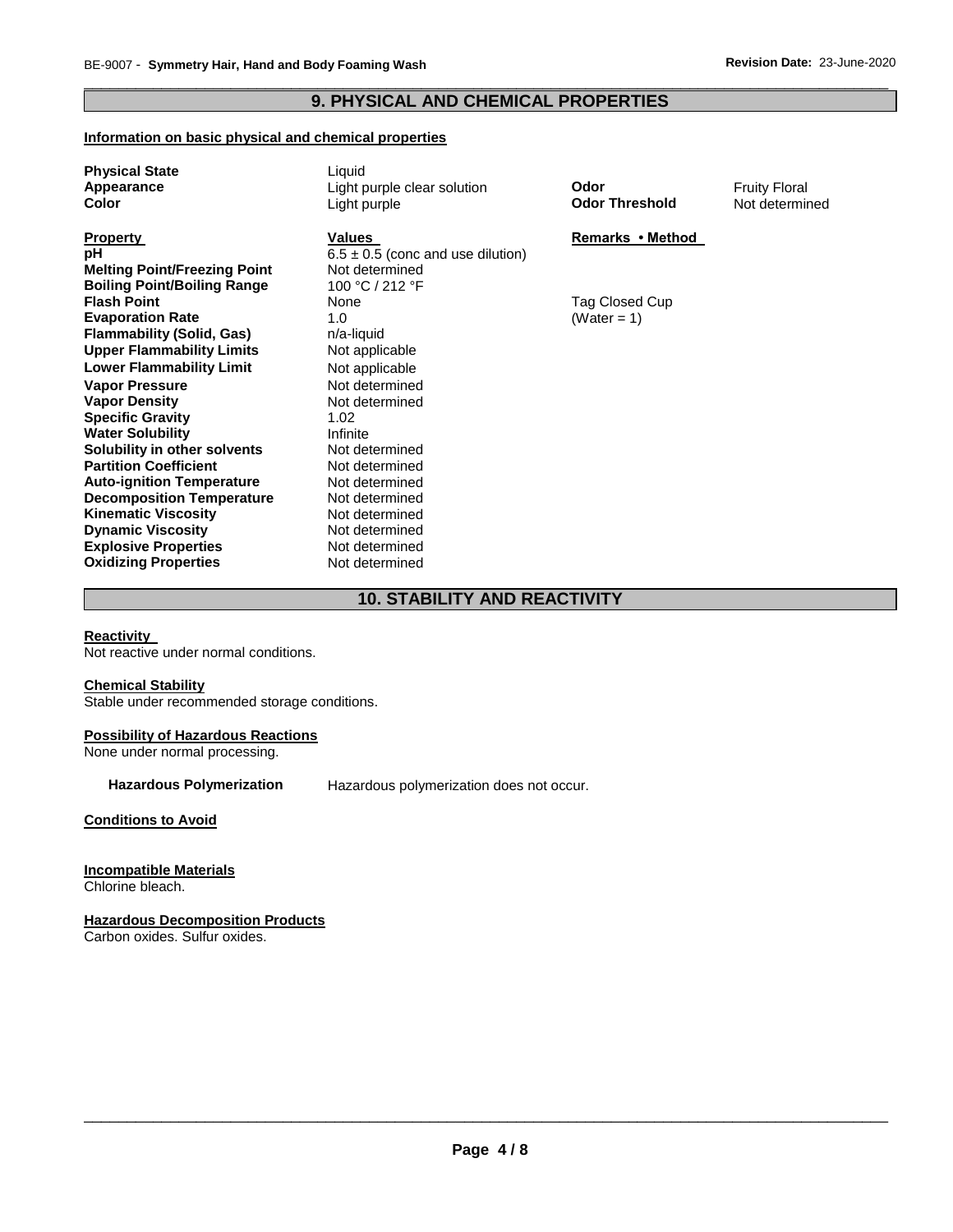# \_\_\_\_\_\_\_\_\_\_\_\_\_\_\_\_\_\_\_\_\_\_\_\_\_\_\_\_\_\_\_\_\_\_\_\_\_\_\_\_\_\_\_\_\_\_\_\_\_\_\_\_\_\_\_\_\_\_\_\_\_\_\_\_\_\_\_\_\_\_\_\_\_\_\_\_\_\_\_\_\_\_\_\_\_\_\_\_\_\_\_\_\_ **11. TOXICOLOGICAL INFORMATION**

# **Information on likely routes of exposure**

| <b>Product Information</b> | Product does not present an acute toxicity hazard based on known or supplied information              |
|----------------------------|-------------------------------------------------------------------------------------------------------|
| <b>Eve Contact</b>         | Avoid contact with eyes.                                                                              |
| <b>Skin Contact</b>        | Not expected to be a skin irritant during prescribed use.                                             |
| <b>Inhalation</b>          | Under normal conditions of intended use, this material is not expected to be an inhalation<br>hazard. |
| Ingestion                  | Do not taste or swallow.                                                                              |

# **Component Information**

| <b>Chemical Name</b>  | Oral LD50            | Dermal LD50            | <b>Inhalation LC50</b>               |
|-----------------------|----------------------|------------------------|--------------------------------------|
| <b>Boric Acid</b>     | $= 2660$ mg/kg (Rat) | > 2000 mg/kg (Rabbit)  | > 0.16 mg/L (Rat) 4 h                |
| 10043-35-3            |                      |                        |                                      |
| Sodium lauryl sulfate | $= 1288$ mg/kg (Rat) | $=$ 580 mg/kg (Rabbit) | $>$ 3900 mg/m <sup>3</sup> (Rat) 1 h |
| $151 - 21 - 3$        |                      |                        |                                      |
| Cocamide MEA          | $=$ 3300 mg/kg (Rat) |                        |                                      |
| 68140-00-1            |                      |                        |                                      |

# **Information on physical, chemical and toxicological effects**

**Symptoms** Please see section 4 of this SDS for symptoms.

# **Delayed and immediate effects as well as chronic effects from short and long-term exposure**

**Carcinogenicity Not classifiable as a human carcinogen.** 

| <b>Chemical Name</b> | <b>ACGIH</b> | <b>IARC</b> | NTF | OSHA |
|----------------------|--------------|-------------|-----|------|
| <b>Boric Acid</b>    |              | Group 2A    |     |      |
| 10043-35-3           |              |             |     |      |

## **Numerical measures of toxicity**

Not determined

**Unknown Acute Toxicity** 5% of the mixture consists of ingredient(s) of unknown toxicity.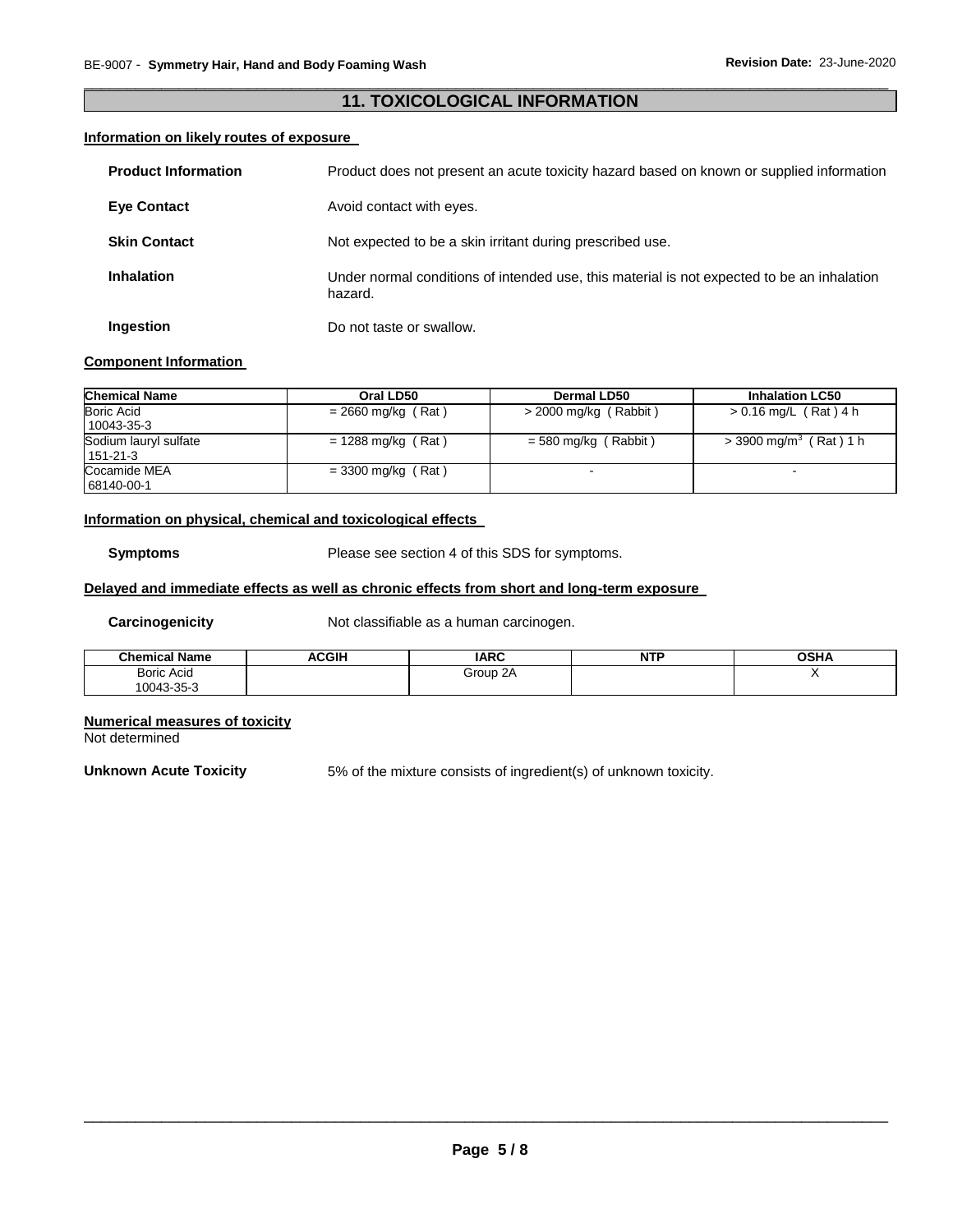# \_\_\_\_\_\_\_\_\_\_\_\_\_\_\_\_\_\_\_\_\_\_\_\_\_\_\_\_\_\_\_\_\_\_\_\_\_\_\_\_\_\_\_\_\_\_\_\_\_\_\_\_\_\_\_\_\_\_\_\_\_\_\_\_\_\_\_\_\_\_\_\_\_\_\_\_\_\_\_\_\_\_\_\_\_\_\_\_\_\_\_\_\_ **12. ECOLOGICAL INFORMATION**

# **Ecotoxicity**

An environmental hazard cannot be excluded in the event of unprofessional handling or disposal.

| <b>Chemical Name</b>  | Algae/aquatic plants       | <b>Fish</b>                    | <b>Toxicity to</b> | <b>Crustacea</b>        |
|-----------------------|----------------------------|--------------------------------|--------------------|-------------------------|
|                       |                            |                                | microorganisms     |                         |
| <b>Boric Acid</b>     |                            | 1020: 72 h Carassius           |                    | 115 - 153: 48 h Daphnia |
| 10043-35-3            |                            | auratus mg/L LC50 flow-        |                    | magna mg/L EC50         |
|                       |                            | through                        |                    |                         |
| Sodium lauryl sulfate | 53: 72 h Desmodesmus       | 8 - 12.5: 96 h Pimephales      |                    | 1.8: 48 h Daphnia magna |
| 151-21-3              | subspicatus mg/L EC50 30   | promelas mg/L LC50 static      |                    | mg/L EC50               |
|                       | 100: 96 h Desmodesmus      | 15 - 18.9: 96 h Pimephales     |                    |                         |
|                       | subspicatus mg/L EC50 117: | promelas mg/L LC50 static      |                    |                         |
|                       | 96 h Pseudokirchneriella   | 22.1 - 22.8: 96 h Pimephales   |                    |                         |
|                       | subcapitata mg/L EC50 3.59 | promelas mg/L LC50 static      |                    |                         |
|                       | $-15.6:96h$                | 4.3 - 8.5: 96 h Oncorhynchus   |                    |                         |
|                       | Pseudokirchneriella        | mykiss mg/L LC50 static        |                    |                         |
|                       | subcapitata mg/L EC50      | 4.62: 96 h Oncorhynchus        |                    |                         |
|                       | static                     | mykiss mg/L LC50 flow-         |                    |                         |
|                       |                            | through 4.2: 96 h              |                    |                         |
|                       |                            | Oncorhynchus mykiss mg/L       |                    |                         |
|                       |                            | LC50 7.97: 96 h Brachydanio    |                    |                         |
|                       |                            | rerio mg/L LC50 flow-through   |                    |                         |
|                       |                            | 9.9 - 20.1: 96 h Brachydanio   |                    |                         |
|                       |                            | rerio mg/L LC50 semi-static    |                    |                         |
|                       |                            | 4.06 - 5.75: 96 h Lepomis      |                    |                         |
|                       |                            | macrochirus mg/L LC50          |                    |                         |
|                       |                            | static 4.2 - 4.8: 96 h Lepomis |                    |                         |
|                       |                            | macrochirus mg/L LC50          |                    |                         |
|                       |                            | flow-through 4.5: 96 h         |                    |                         |
|                       |                            | Lepomis macrochirus mg/L       |                    |                         |
|                       |                            | LC50 5.8 - 7.5: 96 h           |                    |                         |
|                       |                            | Pimephales promelas mg/L       |                    |                         |
|                       |                            | LC50 static 10.2 - 22.5: 96 h  |                    |                         |
|                       |                            | Pimephales promelas mg/L       |                    |                         |
|                       |                            | LC50 semi-static 6.2 - 9.6.    |                    |                         |
|                       |                            | 96 h Pimephales promelas       |                    |                         |
|                       |                            | mg/L LC50 13.5 - 18.3: 96 h    |                    |                         |
|                       |                            | Poecilia reticulata mg/L       |                    |                         |
|                       |                            | LC50 semi-static 10.8 - 16.6:  |                    |                         |
|                       |                            | 96 h Poecilia reticulata mg/L  |                    |                         |
|                       |                            | LC50 static 1.31: 96 h         |                    |                         |
|                       |                            | Cyprinus carpio mg/L LC50      |                    |                         |
|                       |                            | semi-static                    |                    |                         |
| Cocamide MEA          |                            | 28.5: 96 h Brachydanio rerio   |                    | 10: 24 h Daphnia magna  |
| 68140-00-1            |                            | mg/L LC50 semi-static 31:      |                    | mg/L EC50               |
|                       |                            | 96 h Brachydanio rerio mg/L    |                    |                         |
|                       |                            | LC50                           |                    |                         |

# **Persistence/Degradability**

Not determined.

#### **Bioaccumulation**

Not determined.

#### **Mobility**

| <b>Chemical Name</b>                    | <b>Partition Coefficient</b> |
|-----------------------------------------|------------------------------|
| Sodium lauryl sulfate<br>$151 - 21 - 3$ | 1.6                          |
| Cocamide MEA<br>68140-00-1              | 3.89                         |
| <b>Boric Acid</b><br>10043-35-3         | $-0.757$                     |

## **Other Adverse Effects**

Not determined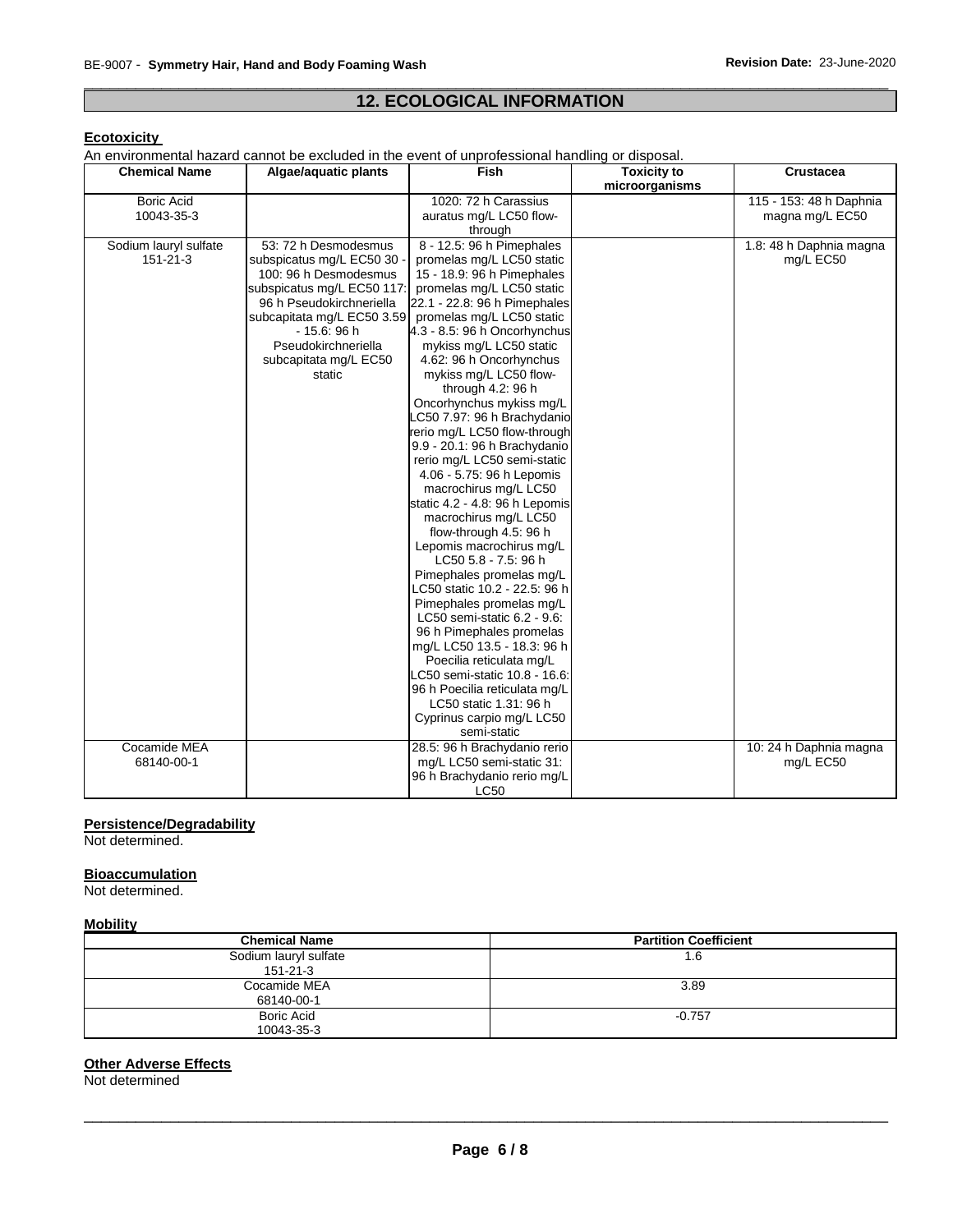# \_\_\_\_\_\_\_\_\_\_\_\_\_\_\_\_\_\_\_\_\_\_\_\_\_\_\_\_\_\_\_\_\_\_\_\_\_\_\_\_\_\_\_\_\_\_\_\_\_\_\_\_\_\_\_\_\_\_\_\_\_\_\_\_\_\_\_\_\_\_\_\_\_\_\_\_\_\_\_\_\_\_\_\_\_\_\_\_\_\_\_\_\_ **13. DISPOSAL CONSIDERATIONS**

# **Waste Treatment Methods**

| <b>Disposal of Wastes</b>     | Disposal should be in accordance with applicable regional, national and local laws and<br>regulations. |
|-------------------------------|--------------------------------------------------------------------------------------------------------|
| <b>Contaminated Packaging</b> | Disposal should be in accordance with applicable regional, national and local laws and<br>regulations. |

#### **California Hazardous Waste Status**

| <b>Chemical Name</b> | California Hazardous Waste Status |
|----------------------|-----------------------------------|
| <b>Boric Acid</b>    | Toxic                             |
| 10043-35-3           |                                   |

| <b>14. TRANSPORT INFORMATION</b>  |               |  |
|-----------------------------------|---------------|--|
| <u>DOT</u>                        | Not regulated |  |
| <b>IATA</b>                       | Not regulated |  |
| <b>IMDG</b>                       | Not regulated |  |
| <b>15. REGULATORY INFORMATION</b> |               |  |

*of Notified Chemical Substances* 

#### **International Inventories**

| <b>TSCA</b> | Listed                                                                                  |
|-------------|-----------------------------------------------------------------------------------------|
| Legend:     |                                                                                         |
|             | <b>TSCA</b> - United States Toxic Substances Control Act Section 8(b) Inventory         |
|             | <b>DSL/NDSL</b> - Canadian Domestic Substances List/Non-Domestic Substances List        |
|             | <b>EINECS/ELINCS</b> - European Inventory of Existing Chemical Substances/European List |
|             | <b>ENCS</b> - Japan Existing and New Chemical Substances                                |
|             | <b>IECSC</b> - China Inventory of Existing Chemical Substances                          |

*KECL - Korean Existing and Evaluated Chemical Substances* 

*PICCS - Philippines Inventory of Chemicals and Chemical Substances* 

#### **US Federal Regulations**

# **CERCLA**

This material, as supplied, does not contain any substances regulated as hazardous substances under the Comprehensive Environmental Response Compensation and Liability Act (CERCLA) (40 CFR 302) or the Superfund Amendments and Reauthorization Act (SARA) (40 CFR 355).

# **SARA 311/312 Hazard Categories**

This material, as supplied, does not contain any substances subject to the requirements of SARA Sections 311/312 (40 CFR 370)

#### **SARA 313**

Section 313 of Title III of the Superfund Amendments and Reauthorization Act of 1986 (SARA). This product does not contain any chemicals which are subject to the reporting requirements of the Act and Title 40 of the Code of Federal Regulations, Part 372

# **US State Regulations**

## **U.S. State Right-to-Know Regulations**

Not determined